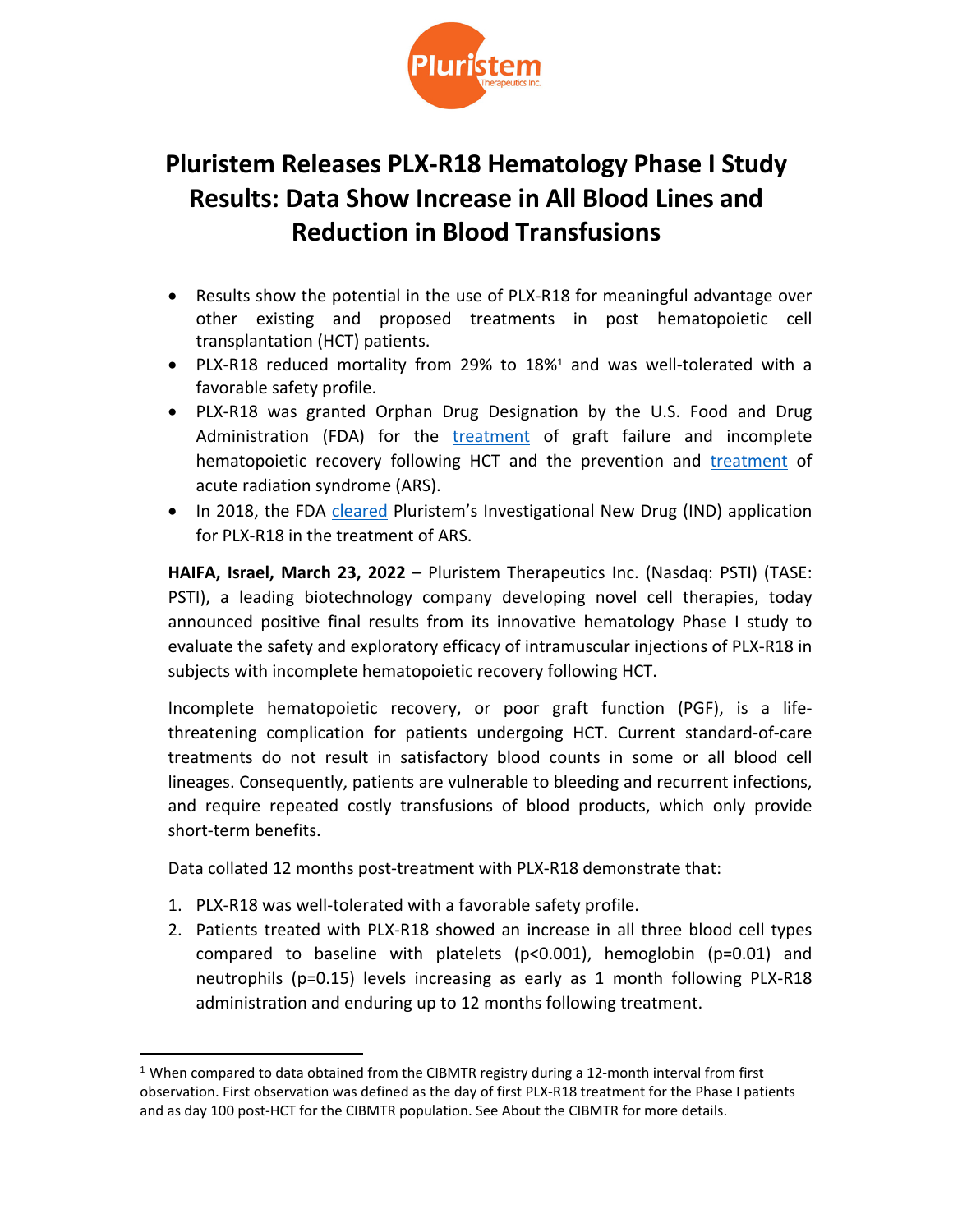

- 3. Following PLX-R18 treatment, the number of transfused units decreased from a mean monthly number of 5.09 for platelets and 2.91 for red blood cells at baseline to 0.55 for platelets (p=0.045) and 0 for red blood cells (p=0.0005) at 12 months.
- 4. The observed annual mortality rate following PLX-R18 administration was 18% compared to 29% in a cohort of allogeneic HCT recipients with incomplete hematopoietic recovery, obtained from the Center for International Blood and Marrow Transplant Research (CIBMTR) registry, representing a similar patient population.<sup>1</sup>

PLX-R18 cell therapy was previously granted an orphan drug designation by the FDA for the treatment of graft failure and incomplete hematopoietic recovery following HCT and for ARS. The final results of the Phase I study reinforce the preclinical results of studies conducted under the FDA's Animal Rule, in collaboration with the [U.S. National Institutes of Health](http://www.pluristem.com/wp-content/uploads/2017/05/ARS-Pilot-Results_final.pdf) (NIH) and the [U.S. Department of Defense](http://netron-webs.com/pluristem_new2020/wp-content/uploads/2019/07/Pluristem_DoD_R18_post_conference_FINAL_isa.pdf) (DOD), in which PLX-R18 was found to be effective in supporting the recovery of bone marrow failure resulting from ARS. In addition, the FDA previously [cleared](https://www.pluristem.com/wp-content/uploads/2018/04/ARS_IND_final_isa.pdf) Pluristem's IND application for PLX-R18 in the treatment of ARS. The IND allows Pluristem to treat victims who may have been acutely exposed to high dose radiation due to a nuclear attack or accident.

"PLX-R18 aims to improve the standard of care by stimulating the regenerative potential of the bone marrow, and we are gratified by results that I believe show we are on track to do so," said Pluristem Chief Executive Officer and President Yaky Yanay. "A quick and effective way to improve the hematological profile of sick patients—resulting in faster recovery and decreased transfusions—would be a game-changer for the field, and we will continue to explore its clinical applications. The FDA's recognition of PLX-R18's potential to treat ARS is also significant. This treatment potentially carries great significance for current events in Ukraine and Europe, providing hope for treatment in the case of a nuclear event. We are proud of this product line, which might hold the key to promoting wellbeing, improving the standard of care, and possibly saving lives."

### **About Pluristem**

Pluristem is pushing the boundaries of science and engineering to produce cell-based products for various industries on a global scale. The Company's cell manufacturing platform is a patented and validated 3D cell expansion system, which is uniquely

 $1$  When compared to data generated from the CIBMTR registry during a 12-month interval from first observation. First observation was defined as the day of first PLX-R18 treatment for the Phase I patients and as day 100 post-HCT for the CIBMTR population. See About the CIBMTR for more details.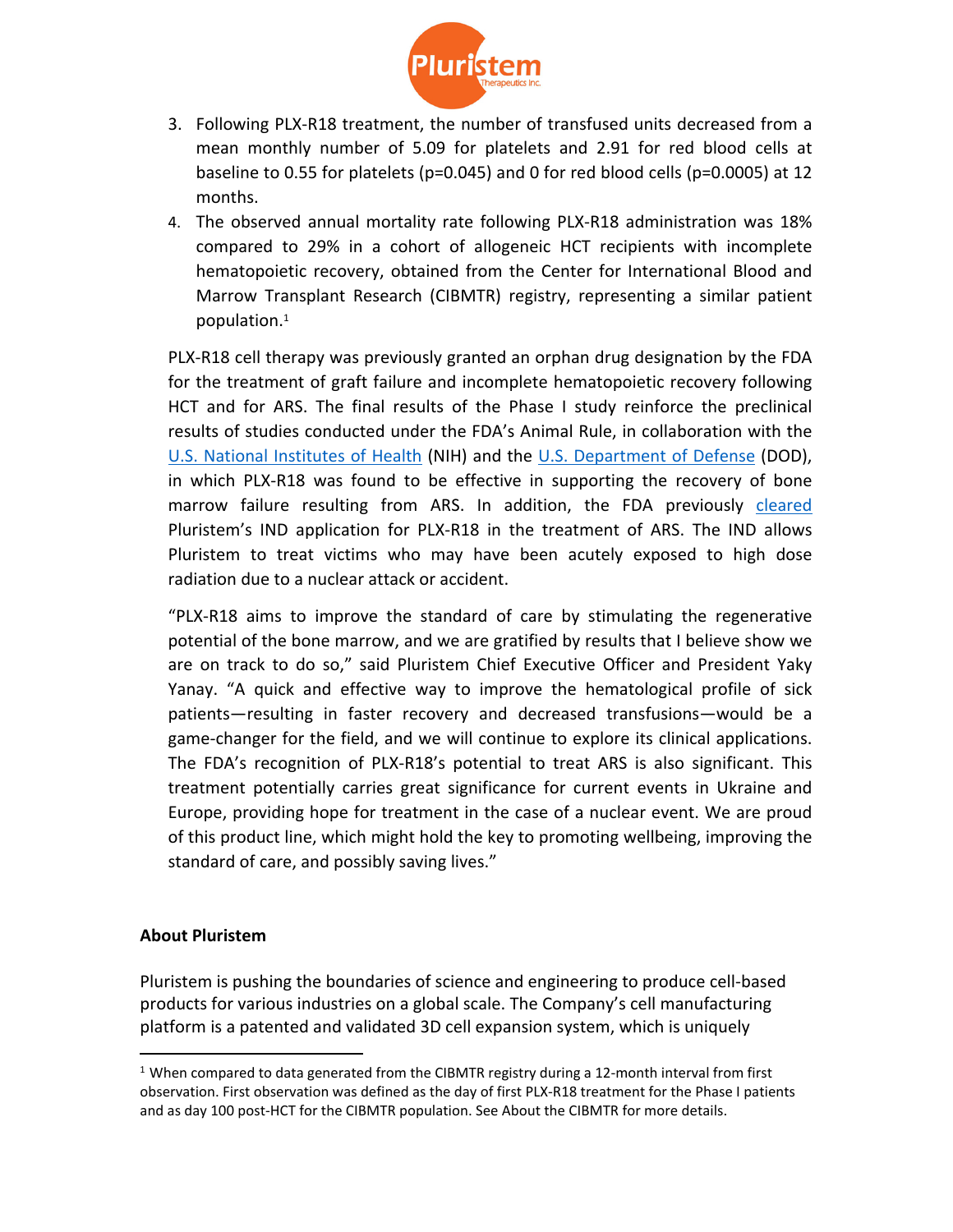

precise, cost-effective, and consistent from batch to batch. Pluristem currently operates in the regenerative medicine and food tech sectors and aims to establish partnerships that leverage the Company's cell-based technology platform for additional applications. Pluristem's placental cell-based therapies advance the field of regenerative medicine, with potentially groundbreaking applications for treating damaged muscle, hematology deficiencies, and inflammation. The Company also recently launched a landmark collaboration with Israeli food giant Tnuva to produce cultured food products with sustainability as a guiding principle.

## **About the Study and PLX-R18**

This Phase I study was designed as a multi-center, open-label, dose-escalating study to evaluate the safety of intramuscular (IM) injections of PLX-R18 cells in 21 patients with incomplete hematopoietic recovery/PGF persisting for at least three months after HCT. The follow-up period for safety was 12 months. Patients in the study were enrolled into one of three chronological treatment groups receiving two administrations, 1 week apart, of PLX-R18 at a dose of 1 million PLX-R18 cells/kg (n=3), 2 million PLX-R18 cells/kg  $(n=6)$ , or 4 million PLX-R18 cells/kg  $(n=12)$ . The primary endpoint was safety, and it was assessed throughout the study, and specifically at the end of each cohort, by an external DSMB. In addition, exploratory efficacy variables were collected, including changes in blood counts, transfusion frequency, and a shift from transfusion dependence to transfusion independence.

The PLX-R18 cell therapy product secretes a combination of cytokines, including IL-6, IL-8, SCF, G-CSF, MCP1, and Gro-β, and is designed to stimulate the regeneration of damaged bone marrow to produce blood cells lineages (white, red, and platelets). As efficacy studies are not permitted in humans for the ARS indication, pre-clinical studies were conducted via the FDA animal rule pathway to evaluate Pluristem's PLX-R18 as a medical countermeasure for that indication. These studies were conducted and funded by the U.S. government (NIH, DOD).

### **About the CIBMTR**

The Center for International Blood and Marrow Transplant Research is a nonprofit research collaboration between the National Marrow Donor Program (NMDP)/Be The Match, in Minneapolis, and the Medical College of Wisconsin, in Milwaukee. The CIBMTR collaborates with the global scientific community to increase survival and enrich the quality of life for patients. The CIBMTR facilitates critical observational and interventional research through scientific and statistical expertise, a large network of centers, and a unique database of long-term clinical data for more than 600,000 people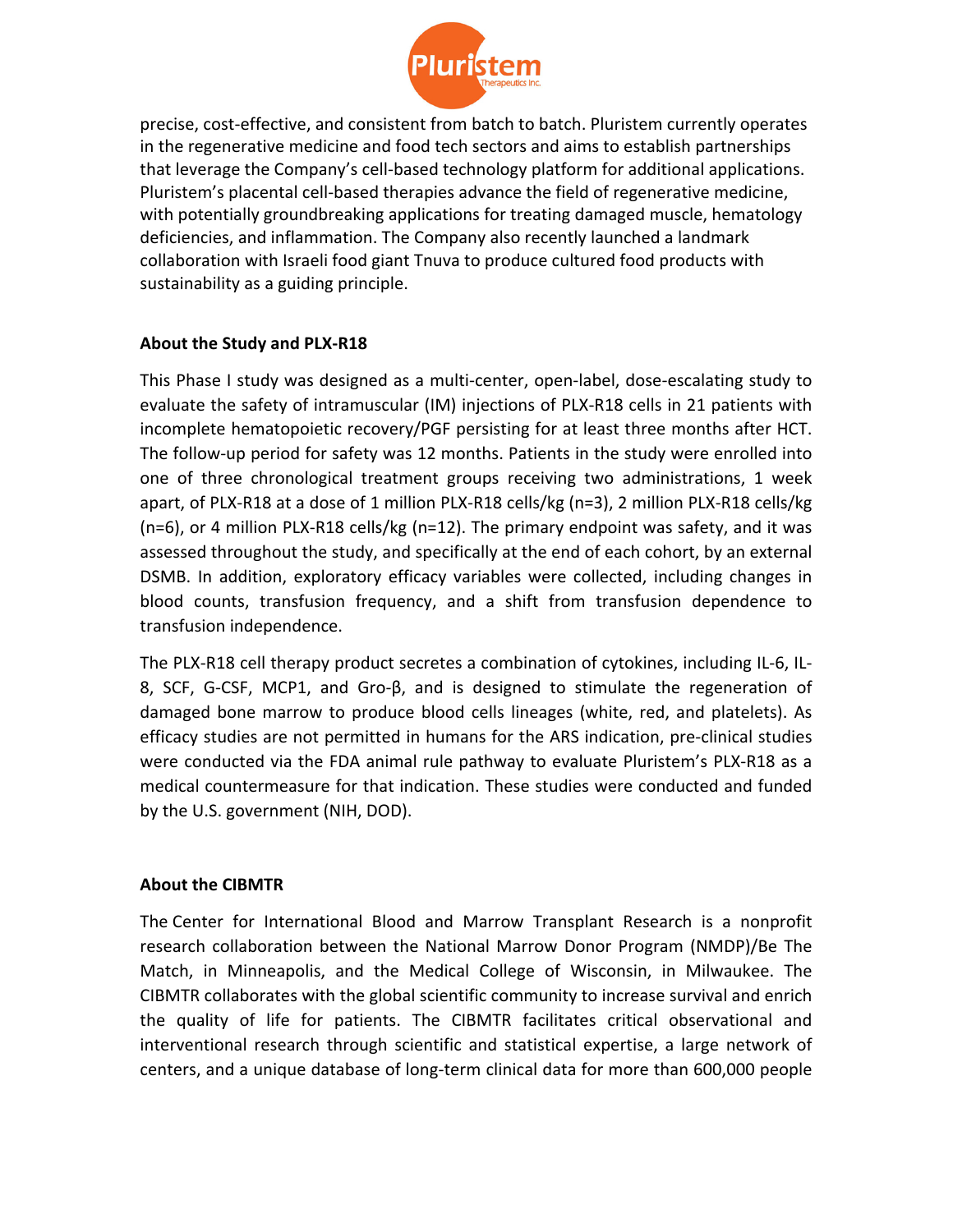

who have received HCT and other cellular therapies. Learn more at [cibmtr.org](https://www.cibmtr.org/Pages/index.aspx) or follow the CIBMTR on [Facebook](https://eur05.safelinks.protection.outlook.com/?url=https%3A%2F%2Furldefense.proofpoint.com%2Fv2%2Furl%3Fu%3Dhttps-3A__www.facebook.com_theCIBMTR_%26d%3DDwMFAg%26c%3DC_O335FEx-vf3XHLXGN8TO1BAxpi8-UjLCbu_DQ0pZI%26r%3DW8oCnXIPHnkXzNIqQyE0DKXx_BjZJruXJ07iWcbmVS4%26m%3DRTFgUTu-tGFwevoLIKr2EzdUC80pa2WA6yTQ5a8LB0g%26s%3DLd8r3mybf-wdShE2kE9Dqtj2Mr2yLSDB-Mm8dY-SdAE%26e%3D&data=04%7C01%7Cnitsan.halevy%40Pluristem.com%7C75a1c842bfa1429ab5dd08da0062239d%7Cdddc407fde4d434984cbc328e55f7e8a%7C0%7C0%7C637822718782284932%7CUnknown%7CTWFpbGZsb3d8eyJWIjoiMC4wLjAwMDAiLCJQIjoiV2luMzIiLCJBTiI6Ik1haWwiLCJXVCI6Mn0%3D%7C3000&sdata=tarat8SjoSBn%2BkPjGavNspkQuKUsy1HHJbq7PoOQifY%3D&reserved=0), [LinkedIn](https://www.linkedin.com/company/thecibmtr/), or on [Twitter.](https://twitter.com/CIBMTR)

From the CIBMTR registry, Pluristem selected patients aged ≥18 years at time of first allogeneic HCT for a hematologic malignancy in the United States between January 2017 and June 2020 with characteristics as similar as possible to the patients treated with PLX-R18 in the Phase I study. Such values include full donor chimerism at ≤30 days post-HCT, disease in remission at 100 days post-HCT, and no active Grade III/IV acute GVHD or severe chronic GVHD or CMV infection ≤30 days post-HCT. These patients were classified as PGF based on platelet count <50  $\times$  10<sup>9</sup> cells/L by day 100 post-HCT. Mortality rates for this group were then compared to a comparable subset of the Phase I (n=17) study who had platelet count <50  $\times$  10<sup>9</sup> cells/L at study baseline and were <300 days post-HCT.

### **Safe Harbor Statement**

This press release contains express or implied forward-looking statements within the Private Securities Litigation Reform Act of 1995 and other U.S. Federal securities laws. For example, Pluristem is using forward-looking statements when it discusses the potential safety, efficacy and benefits of PLX-R18 and that it aims to provide the standard of care and is on track to do so and the potential significance of PLX-R18 in case of a nuclear event. These forward-looking statements and their implications are based on the current expectations of Pluristem's management only and are subject to a number of factors and uncertainties that could cause actual results to differ materially from those described in the forward-looking statements. The following factors, among others, could cause actual results to differ materially from those described in the forward-looking statements: changes in technology and market requirements; Pluristem may encounter delays or obstacles in launching and/or successfully completing its clinical trials; Pluristem's products may not be approved by regulatory agencies, Pluristem's technology may not be validated as it progresses further and its methods may not be accepted by the scientific community; Pluristem may be unable to retain or attract key employees whose knowledge is essential to the development of its products; unforeseen scientific difficulties may develop with Pluristem's process; Pluristem's products may wind up being more expensive than it anticipates; results in the laboratory may not translate to equally good results in real clinical settings; results of preclinical studies may not correlate with the results of human clinical trials; Pluristem's patents may not be sufficient; Pluristem's products may harm recipients; changes in legislation may adversely impact Pluristem; inability to timely develop and introduce new technologies, products and applications; loss of market share and pressure on pricing resulting from competition, which could cause the actual results or performance of Pluristem to differ materially from those contemplated in such forward-looking